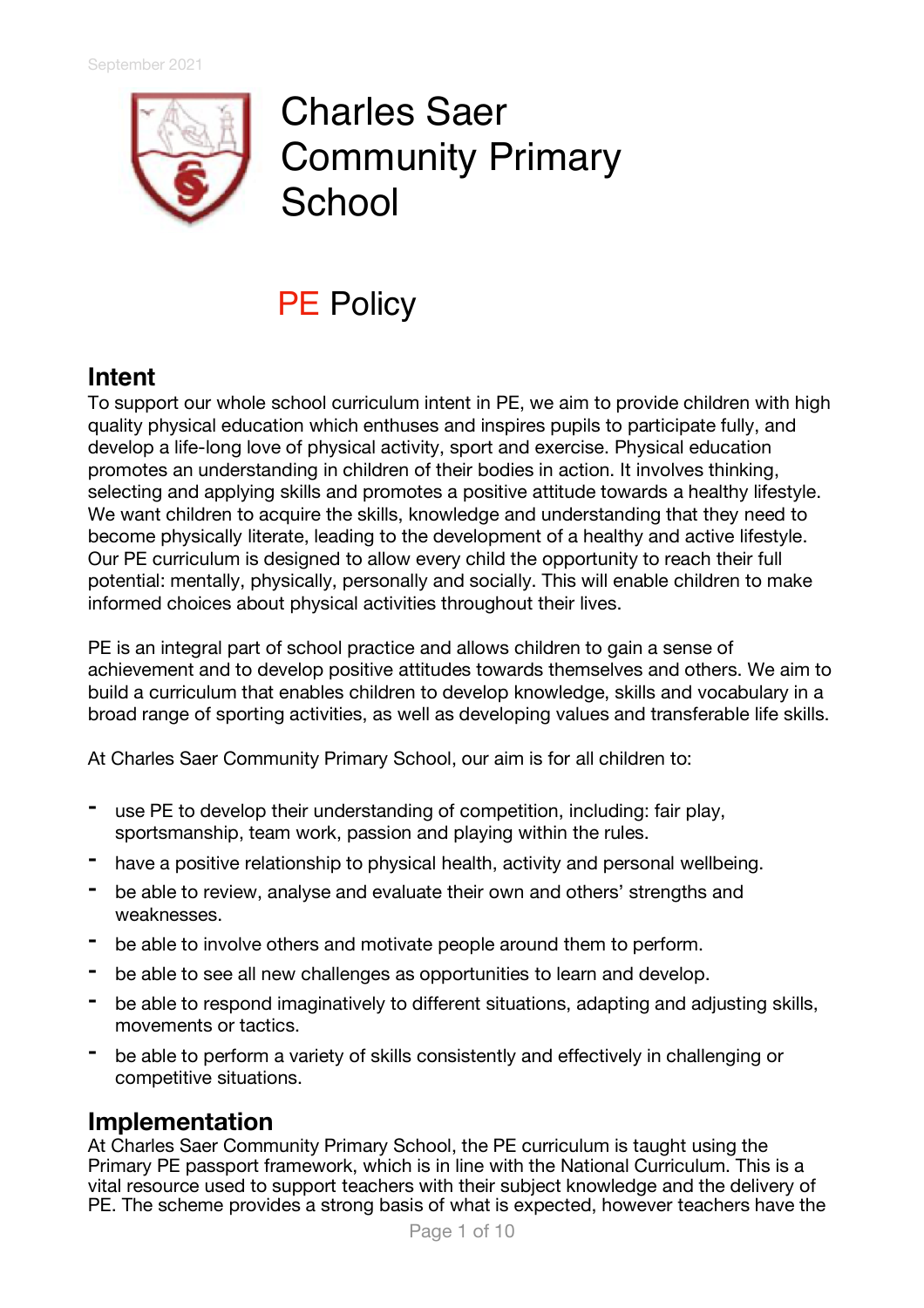#### September 2021

flexibility to adjust and change lessons to suit the needs of their classes, in order to give pupils a tailored learning experience. Each class has access to 2 hours of high quality PE lessons every week (1 indoor session and 1 outdoor session), which are taught by either the class teacher or specialist PE provider. Children are also offered the opportunity to practise new knowledge and skills in a variety of ways. Each lesson builds upon the previous skills and knowledge, allowing them time to embed what they've been taught, and to work towards clearly defined end-points. Different skills are recapped throughout and across the years, but each time they are being developed further.

#### **We teach lessons so that children:**

- Secure and build on a range of skills.
- Have fun and experience success in sport.
- Develop good sporting attitudes.
- Understand basic rules and experience positive competition.
- Have the opportunity to participate in PE at their own level of development.

### **Curriculum map**

At Charles Saer Community Primary School we have mixed aged group classes, so we have developed a two-year cycle to ensure full coverage.

**Please note**: Due to swimming in Year 4 and now Year 5, the timetable varies slightly for those year groups. This means that 1 hour a week the Year 4 and Year 5 children will go swimming whilst the Year 3 and Year 6 children follow the units on the PE passport stated below.

| Cycle A<br>NC: Years 1/3/5              | Autumn 1       | Autumn <sub>2</sub>   | Spring 1     | Spring 2                | Summer 1                 | Summer 2              |
|-----------------------------------------|----------------|-----------------------|--------------|-------------------------|--------------------------|-----------------------|
| Nursery<br><b>Indoor</b>                | EYFS - FMS     | EYFS - FMS            | EYFS - FMS   | EYFS - FMS              | EYFS - FMS               | EYFS - FMS            |
| Reception<br><b>Indoor</b>              | EYFS - FMS     | EYFS - FMS            | EYFS - FMS   | EYFS - FMS              | EYFS - FMS               | EYFS - FMS            |
| Years 1/2<br>Indoor                     | FMS - Baseline | Dance                 | Gymnastics   | <b>FMS</b>              | Dance                    | FMS assessment        |
| Years 1/2<br>Outdoor                    | <b>FMS</b>     | <b>FMS</b>            | <b>FMS</b>   | Games - net and<br>wall | Striking and<br>fielding | Athletics             |
| Years 3/4<br>Indoor/<br>Outdoor         | Invasion games | Gymnastics            | Dance        | Invasion games          | Orienteering             | Athletics             |
| Year 3<br>Outdoor<br>Year 4<br>Swimming | FMS catch up   | FMS catch up          | FMS catch up | FMS catch up            | FMS - games              | FMS catch up          |
| Years 5/6<br>Indoor                     | Dance          | Creative games        | Gymnastics   | Gymnastics              | Dance                    | Athletics             |
| Years 5/6<br>Outdoor                    | Invasion games | <b>Invasion games</b> | Orienteering | Invasion games          | Striking and<br>fielding | Striking and fielding |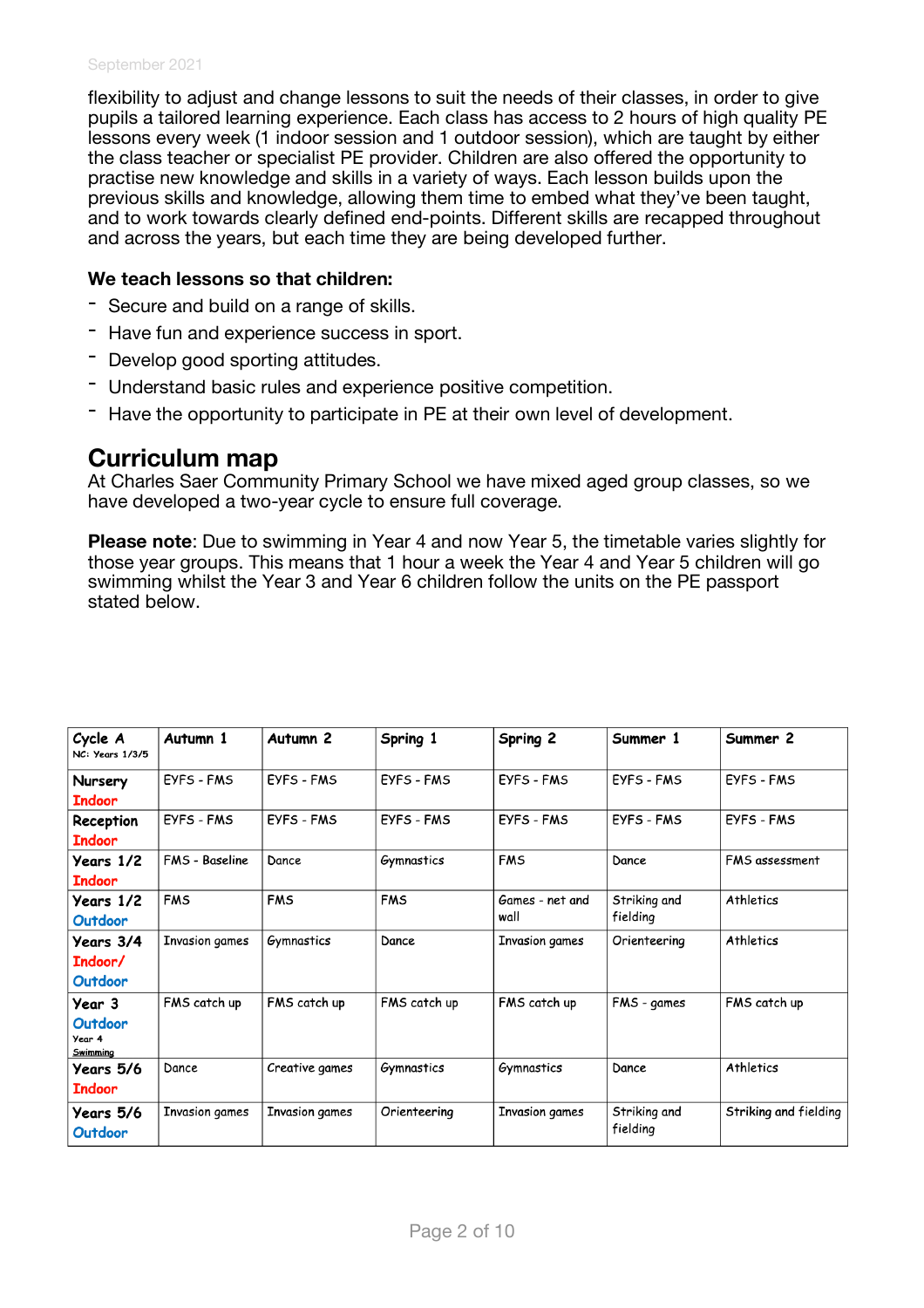| Cycle B<br><b>Years 2/4/6</b>                   | Autumn 1              | Autumn <sub>2</sub> | Spring 1              | Spring 2              | Summer 1                 | Summer 2              |
|-------------------------------------------------|-----------------------|---------------------|-----------------------|-----------------------|--------------------------|-----------------------|
| Nursery<br><b>Indoor</b>                        | EYFS - FMS            | EYFS - FMS          | EYFS - FMS            | EYFS - FMS            | EYFS - FMS               | EYFS - FMS            |
| Reception<br><b>Indoor</b>                      | <b>EYFS-FMS</b>       | <b>EYFS-FMS</b>     | <b>EYFS-FMS</b>       | <b>EYFS-FMS</b>       | <b>EYFS-FMS</b>          | <b>EYFS-FMS</b>       |
| <b>Years 1/2</b><br>Indoor                      | FMS - Baseline        | Dance               | Gymnastics            | <b>FMS</b>            | Gymnastics               | <b>FMS</b> assessment |
| <b>Years 1/2</b><br>Outdoor                     | <b>FMS</b>            | <b>FMS</b>          | <b>FMS</b>            | FMS - games           | Orienteering             | Athletics             |
| <b>Year 3/4</b><br><b>Indoor</b>                | <b>Invasion games</b> | Gymnastics          | Dance                 | Invasion games        | Orienteering             | Athletics             |
| Year 3<br>Outdoor<br>Year 4<br>Swimming         | FMS catch up          | FMS catch up        | FMS catch up          | FMS catch up          | FMS catch up             | FMS catch up          |
| Years 5/6<br><b>Indoor</b>                      | <b>Invasion games</b> | Dance               | Invasion games        | Gymnastics            | Striking and<br>fielding | Athletics             |
| <b>Years 6</b><br>Outdoor<br>Year 5<br>Swimming | Orienteering          | Creative games      | <b>Invasion games</b> | <b>Invasion games</b> | Orienteering             | Striking and fielding |

# **Progression of skills**

**Early Years Foundation Stage (EYFS)** – The intent in the Foundation Stage is to focus on developing gross and fine motor skills. Lancashire has developed a 5 Fundamental Movement Skills resource to support Foundation teachers in understanding 5 key skills that they will give children, along with other skills, opportunities to develop.

### **Key Stage 1 – (Year 1 Baseline)**

The intent in year 1 is to carry out a baseline of 10 Fundamental Movement Skills as the children enter year 1. From this baseline teachers design/adapt the PE curriculum and have a focus on the FMS the children are less proficient in.

### **During Key Stage 1**

The intent during KS1 is to continue to develop the children's FMS especially their weaker ones and also to teach children how to apply these skills in a context. The children develop their knowledge in using simple tactics in game type activities and creating sequences of movement in gymnastic and dance type activities. This is delivered through the relevant Core Tasks.

### **End of Key Stage 1**

The intent at the end of KS1 is to test the children's 10 Fundamental Movement Skills again. This will show the impact on their performance of their FMS and which skills they have mastered. This information can then be shared with the year 3 teacher.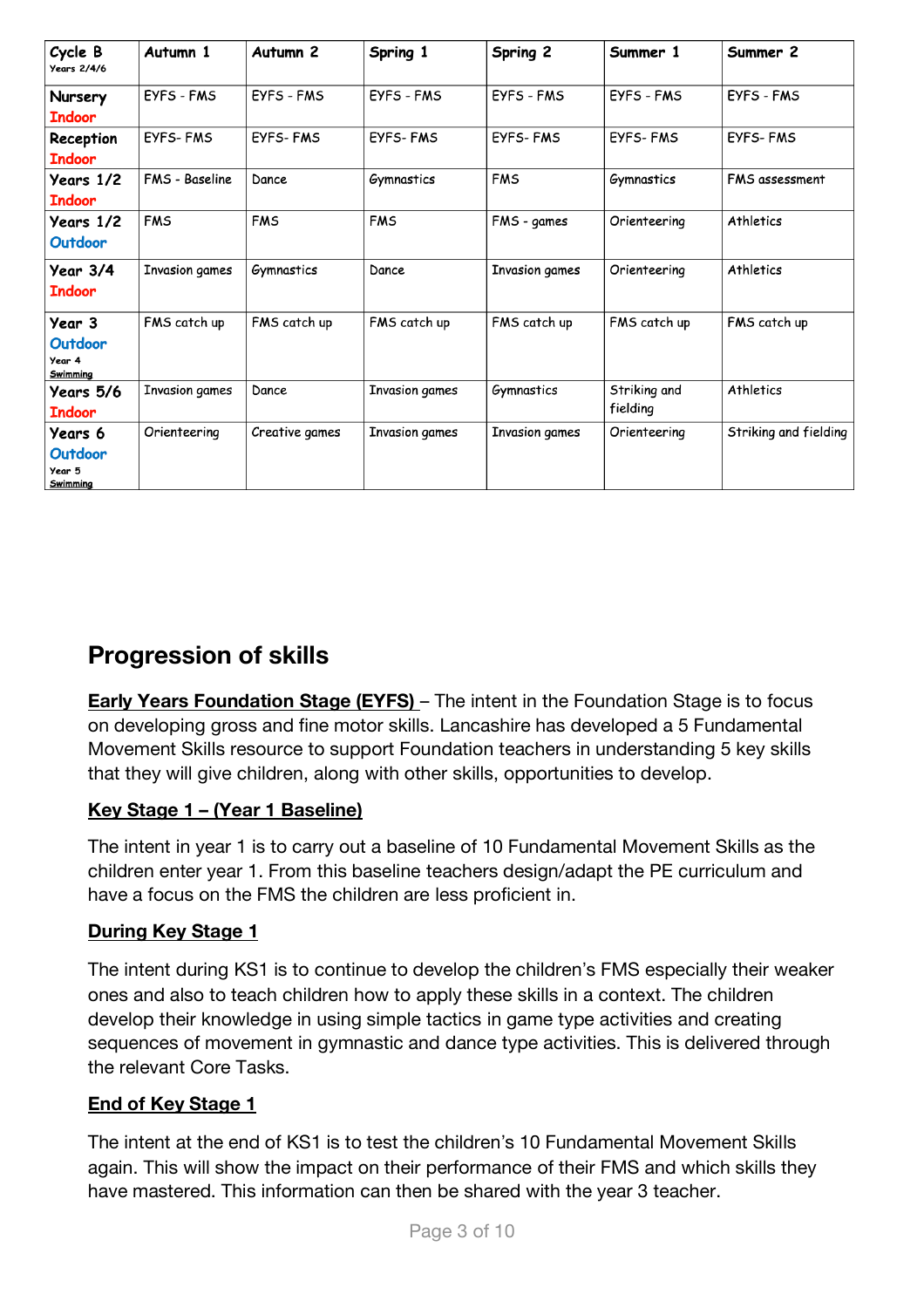#### September 2021

#### **Lower Key Stage 2**

The intent at year 3 and 4 in games is to develop children's attacking skills through a range of different sports and activities. However, this will be delivered through uneven sides, i.e. 3V1, 4V2. They will also develop their knowledge of simple attacking tactics, which are transferable across similar categories of games (Target, Invasion, Net/Wall, Target and Striking and Fielding.) The intent at year 3 and 4 in dance and gymnastics is to develop children's performance and sequencing skills. All the skills are applied through the relevant Core Tasks which are linked to age expectations.

#### **Upper Key Stage 2**

The intent at year 5 and 6 in games is to continue to develop children's attacking skills when they are working as a team and to develop their knowledge of defending strategies. These will be delivered through modified mini-versions from uneven sides to even sides.i.e. 5V3, 5V4, 4V4, 5V5 etc. The learning the children receive through the different categories of games leads to playing an intra school games competition and for some children moving to inter school competitions. The intent at year 5 and 6 in dance and gymnastics is to develop children's performance and composing longer sequences of

#### **Physical Education**

#### **End of Year Expectations**

| Year<br>6 | Continue to develop sport specific skills, applying them<br>with control and precision.<br>Perform a number of travelling skills, i.e. with and without<br>ь<br>equipment, sending and receiving skills with consistency,<br>accuracy, confidence, control and speed.<br>Perform dances fluently and with control and can<br>Þ<br>perform to an accompaniment expressively and<br>sensitively.<br>Follow a simple route on an OS map and keep it set and<br>ь<br>identify different features and successfully complete a<br>timed orienteering course (competition).<br>Accept responsibility when working in a team.<br>Þ                                                                                                                                                                                 | Examples of developing<br>ь<br>sport specific skills may<br>include:<br>Chest bounce, shoulder,<br>$\circ$<br>swing pass, dribbling a<br>ball, running with a ball.<br>Bowl, underarm /<br>Ō<br>overarm.<br>Catch a small ball.<br>$\circ$<br>Counter balance and<br>counter tension with a<br>group. | Collaborate as a team and<br>apply attacking and<br>defending skills through<br>modified versions of 4V4 or<br>5V5 invasion games.<br>Apply a range of skills and<br>tactics in a range of other<br>games such as net / wall or<br>striking / fielding type<br>activities.           | Create and perform longer<br>sequences of actions<br>(8-10) with a partner that<br>show an awareness of<br>their audience in a range<br>of activities such as<br>gymnastic activities.<br>Work creatively and<br>imaginatively on their<br>own, with a partner and in<br>a group to compose<br>motifs and structure | Identify aspects of their<br>own and others'<br>performances that need<br>improvement and suggest<br>how to improve them, i.e.<br>which aspects were<br>performed consistently,<br>accurately, fluently and<br>clearly.<br>Watch performances and<br>games and use criteria to<br>make judgements and |
|-----------|------------------------------------------------------------------------------------------------------------------------------------------------------------------------------------------------------------------------------------------------------------------------------------------------------------------------------------------------------------------------------------------------------------------------------------------------------------------------------------------------------------------------------------------------------------------------------------------------------------------------------------------------------------------------------------------------------------------------------------------------------------------------------------------------------------|-------------------------------------------------------------------------------------------------------------------------------------------------------------------------------------------------------------------------------------------------------------------------------------------------------|--------------------------------------------------------------------------------------------------------------------------------------------------------------------------------------------------------------------------------------------------------------------------------------|---------------------------------------------------------------------------------------------------------------------------------------------------------------------------------------------------------------------------------------------------------------------------------------------------------------------|-------------------------------------------------------------------------------------------------------------------------------------------------------------------------------------------------------------------------------------------------------------------------------------------------------|
| Year<br>5 | Continue to develop sport specific skills applying them<br>Þ.<br>with coordination and control. Perform a number of<br>skills, i.e. travelling with and without equipment, sending<br>and receiving skills with consistency, accuracy,<br>confidence and control.<br>Perform different styles of dance clearly and fluently,<br>Þ<br>adapt and refine the way they use weight, space and<br>rhythm in their dances to express themselves in the style<br>of dance.<br>Perform symmetrical and asymmetrical actions and<br>counter balance and counter tension with a partner.<br>Follow a simple course using eight points of the compass<br>▶<br>and mark on a map the position of a ground.<br>> Work cooperatively with a partner and small group.                                                      | Examples of sport specific<br>skills may include:<br>Chest bounce, shoulder<br>pass, catching, push<br>pass, kicking, shooting.<br>Bowl underarm /<br>ö<br>overarm.<br>Strike a ball (rounders /<br>$\circ$<br>cricket).<br>Catch a small ball.<br>Counter balance with a<br>partner.                 | Collaborate as a team and<br>develop defending skills<br>through modified versions<br>of 5V3 or 5V4 invasion<br>games.<br>$\blacktriangleright$ Apply a range of skills and<br>tactics in a range of other<br>games such as net / wall or<br>striking / fielding type<br>activities. | simple dances and dance.<br>Create and perform longer<br>sequences of actions (6-8)<br>with a partner in a range<br>of activities such as<br>gymnastic activities.<br>Compose motifs and plan<br>dances creatively and<br>collaboratively in groups.                                                                | suggest improvements.<br>Recognise their own and<br>others strengths and<br>explain why a<br>performance is good<br>using appropriate<br>terminology when<br>evaluating both their own<br>and others performances.                                                                                    |
| Year<br>4 | Master fundamental movement skills and start to<br>ь<br>develop sport specific skills. Develop a broader range of<br>skills using different sports and activities.<br>Perform using a number of sending and receiving skills<br>Þ<br>with consistency and accuracy. Travel with an object i.e.<br>running or dribbling a ball with / without equipment.<br>Perform movements, shapes and balances that are<br>Þ<br>matched and / or mirrored.<br>Perform dances clearly and fluently, show sensitivity to<br>the dance idea and the accompaniment.<br>Orientate a map consistently and accurately. Follow a<br>Þ.<br>simple star orienteering course and simple point to point<br>orienteering course on school grounds recording<br>controls.<br>Work cooperatively with others to solve challenges.<br>ь | Examples of developing<br>sport specific skills may<br>include:<br>Chest bounce pass,<br>$\circ$<br>swing pass, catching.<br>Bouncing a ball,<br>ó<br>running with a ball.<br>Underarm bowl.<br>Throwing overarm.<br>Strike a ball with<br>implement.<br>Matched and mirrored<br>$\circ$<br>balances. | $\blacktriangleright$ Develop attacking skills in a<br>4V2 invasion game.<br>Apply skills and tactics in a<br>range of other games such<br>as net / wall or striking /<br>fielding type activities.                                                                                  | Create and perform<br>ь<br>sequences of actions (6)<br>with control and precision<br>in a range of activities<br>such as gymnastic<br>activities.<br>Use simple motifs and<br>movement patterns to<br>structure dance phrases<br>on their own and with a<br>partner.                                                | Describe what is<br>successful in their own<br>performances.<br>Identify aspects of their<br>game that needs<br>improving and say how<br>they could go about<br>improving them.                                                                                                                       |

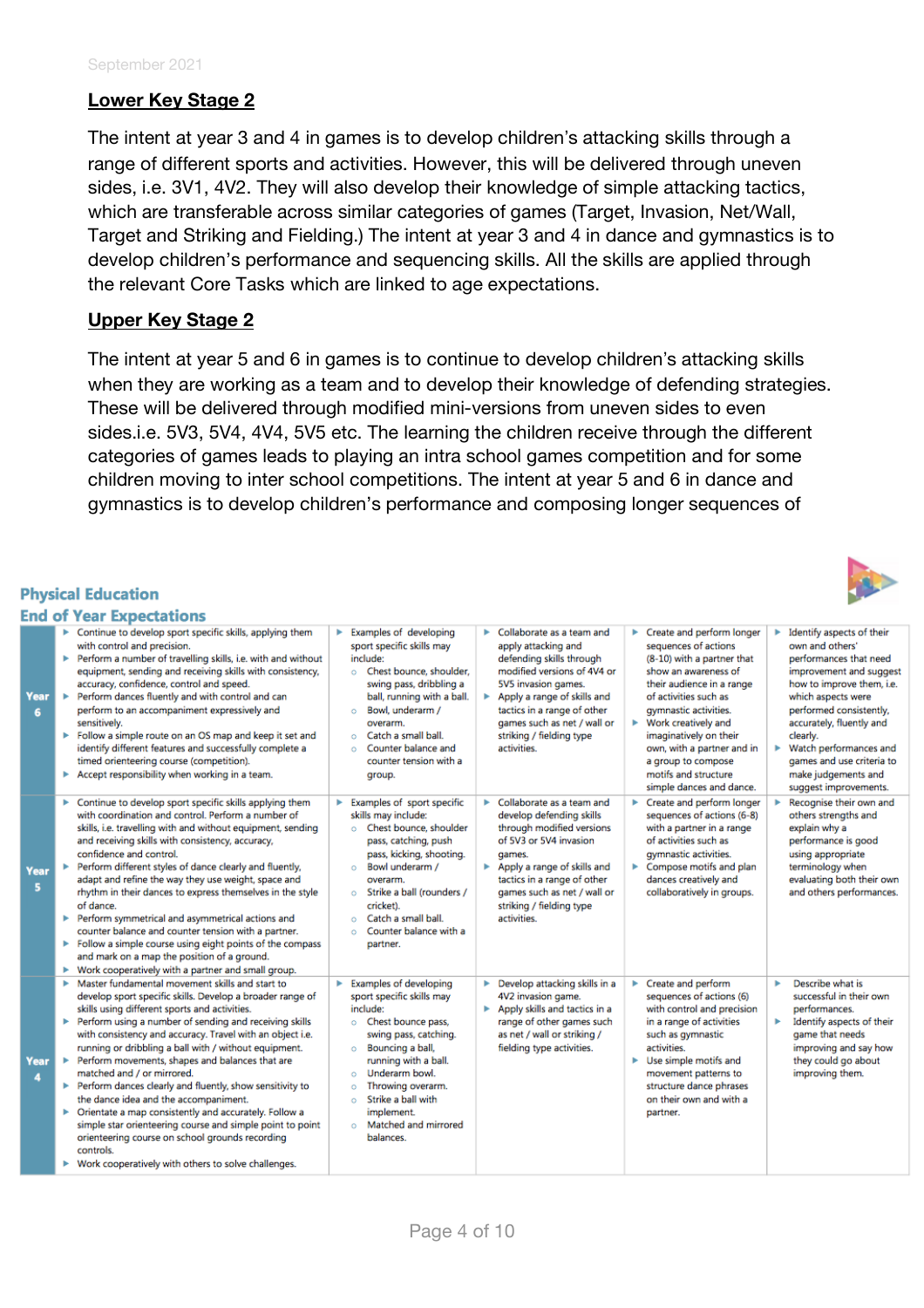

#### **Physical Education**

| <b>End of Year Expectations</b> |  |
|---------------------------------|--|
|---------------------------------|--|

|          | <b>Developing Skills</b>                                                                                                                                                                                                                                                                                                                                                                                                                                                                                                                                                                                                                                                        | <b>Examples of Skills</b>                                                                                                                                                                                                                                                                                                                                  | <b>Application of Skills:</b><br><b>Attacking and Defending</b><br><b>Strategies</b>                                                                                                              | <b>Application of Skills:</b><br><b>Linking Actions and</b><br><b>Sequences of Movement</b>                                                                                                                                                                                              | <b>Evaluating Success</b>                                                                                                                                                  |
|----------|---------------------------------------------------------------------------------------------------------------------------------------------------------------------------------------------------------------------------------------------------------------------------------------------------------------------------------------------------------------------------------------------------------------------------------------------------------------------------------------------------------------------------------------------------------------------------------------------------------------------------------------------------------------------------------|------------------------------------------------------------------------------------------------------------------------------------------------------------------------------------------------------------------------------------------------------------------------------------------------------------------------------------------------------------|---------------------------------------------------------------------------------------------------------------------------------------------------------------------------------------------------|------------------------------------------------------------------------------------------------------------------------------------------------------------------------------------------------------------------------------------------------------------------------------------------|----------------------------------------------------------------------------------------------------------------------------------------------------------------------------|
| ear<br>1 | Perform fundamental movement skills at a developing<br>ь<br>level in:<br>Travelling skills.<br>Sending skills.<br>Receiving skills.<br>Ō<br>Perform basic body actions with control and show some<br>ь<br>sense of dynamic, expressive and rhythmic qualities in<br>their own dance.                                                                                                                                                                                                                                                                                                                                                                                            | Examples of FMS may<br>Þ.<br>include:<br>Travelling skills -<br>$\circ$<br>running, hopping,<br>skipping.<br>Sending skills - rolling,<br>$\circ$<br>kicking, throwing.<br>Receiving skills -<br>$\circ$<br>catching.                                                                                                                                      | Apply a simple tactic in a<br>1V1 or 2V2 net type game.<br>Engage in simple<br>Þ<br>competitive and<br>cooperative activities.                                                                    | Create and link simple<br>Þ.<br>combinations of 2 or 3<br>actions in ways that suit<br>the physical activity (for<br>example gymnastic<br>activities).<br>Choose appropriate<br>۰.<br>movements for different<br>dance ideas and repeat<br>short dance phrases.                          | Describe what they have<br>Þ<br>done or seen others<br>doing.                                                                                                              |
| ear<br>2 | Perform fundamental movement skills at a developing<br>level and start to master some basic movements in:<br>Travelling skills.<br>۰<br>Sending skills.<br>$\circ$<br>Receiving skills.<br>٥<br>Perform body actions with control and coordination and<br>ь<br>perform short dances, showing an understanding of<br>expressive qualities.                                                                                                                                                                                                                                                                                                                                       | Examples of FMS may<br>ь<br>include:<br>Travelling skills -<br>o<br>running, galloping,<br>dodging.<br>Sending skills -<br>Ō.<br>throwing, kicking,<br>bouncing and striking a<br>ball.<br>Receiving skills -<br>۰<br>trapping and catching<br>an object.                                                                                                  | Apply simple tactics in a<br>ь<br>3V1 game.<br>Engage in simple<br>Þ<br>competitive and<br>cooperative activities.                                                                                | Create and link simple<br>Þ.<br>combinations of 3 or 4<br>actions in ways that suit<br>the physical activity (for<br>example gymnastic<br>activities).<br>Link body actions and<br>ь<br>remember and repeat<br>dance phrases.                                                            | Describe what they have<br>ь<br>done or seen others<br>doing.<br>Comment on a skill or<br>ь<br>combination of skills and<br>say how it could be<br>improved.               |
| ear<br>3 | Master most fundamental skills and start to develop<br>sport specific skills. Develop throwing and catching skills<br>using different sports and activities.<br>Perform using a number of sending and receiving skills<br>with some accuracy.<br>Travelling - change direction easily.<br>►<br>Perform travelling, rolling, jumping and balancing skills.<br>Perform freely, translating ideas from a stimulus into<br>ь<br>movement using dynamic, rhythmic and expressive<br>qualities clearly and with control.<br>Plan routes around obstacles (e.g. PE apparatus, table /<br>chairs in classroom).<br>Begin to work cooperatively with others to solve<br>Þ<br>challenges. | <b>Examples of developing</b><br>Þ.<br>sport specific skills may<br>include:<br>Chest pass, bounce<br>ö<br>pass, swing pass,<br>catching.<br>Dodging and swerving.<br>ö<br>Underarm bowl.<br>ö<br>Throwing overarm.<br>ö<br>Strike a ball with<br>$\circ$<br>implement.<br>Travelling on hands and<br>o<br>feet, balance on large<br>and small body parts. | Develop simple attacking<br>Þ<br>skills in a 3V1 invasion<br>game.<br>Apply skills and tactics in a<br>ь<br>range of other games such<br>as net / wall or striking /<br>fielding type activities. | Create and perform<br>ь<br>sequences of actions<br>(4-6) smoothly in a range<br>of activities such as<br>gymnastic activities and<br>dance.<br>Share and create dance<br>phrases with a partner<br>and in a small group;<br>repeat, remember and<br>perform these phrases in<br>a dance. | Identify what they do<br>ь<br>best and what they find<br>difficult.<br>Make simple assessments<br>ь<br>of performance based on<br>simple criteria given by<br>the teacher. |

movements with a partner and group. All the skills are applied through the relevant Core Tasks, which are linked to age expectations.

### **School Sports Funding**

The Government provides each primary school throughout England with additional funding, which is to be spent on improving the sports provision in schools. At Charles Saer Community Primary, we believe a high quality PE offer should be an integral part of the whole school curriculum and one that staff, pupils and parents understand and can contribute to.

We liaise with the School Sports Partnership and Fleetwood Town FC, who provide curriculum coaching and delivery in the EYFS, KS1 and KS2. They also deliver specialist after school clubs, however this is at the schools discretion. We choose clubs carefully, to suit the needs of the children in our care, and to ensure children in all year groups are being provided for, exposing them to a variety of sporting opportunities. Additional swimming lessons are also delivered to children in Year 4, and these run throughout the year giving pupils the best opportunity to meet their swimming requirements. Please see our 'School Information' page and click on the PE & Sports Premium document to find out more.

# **Impact**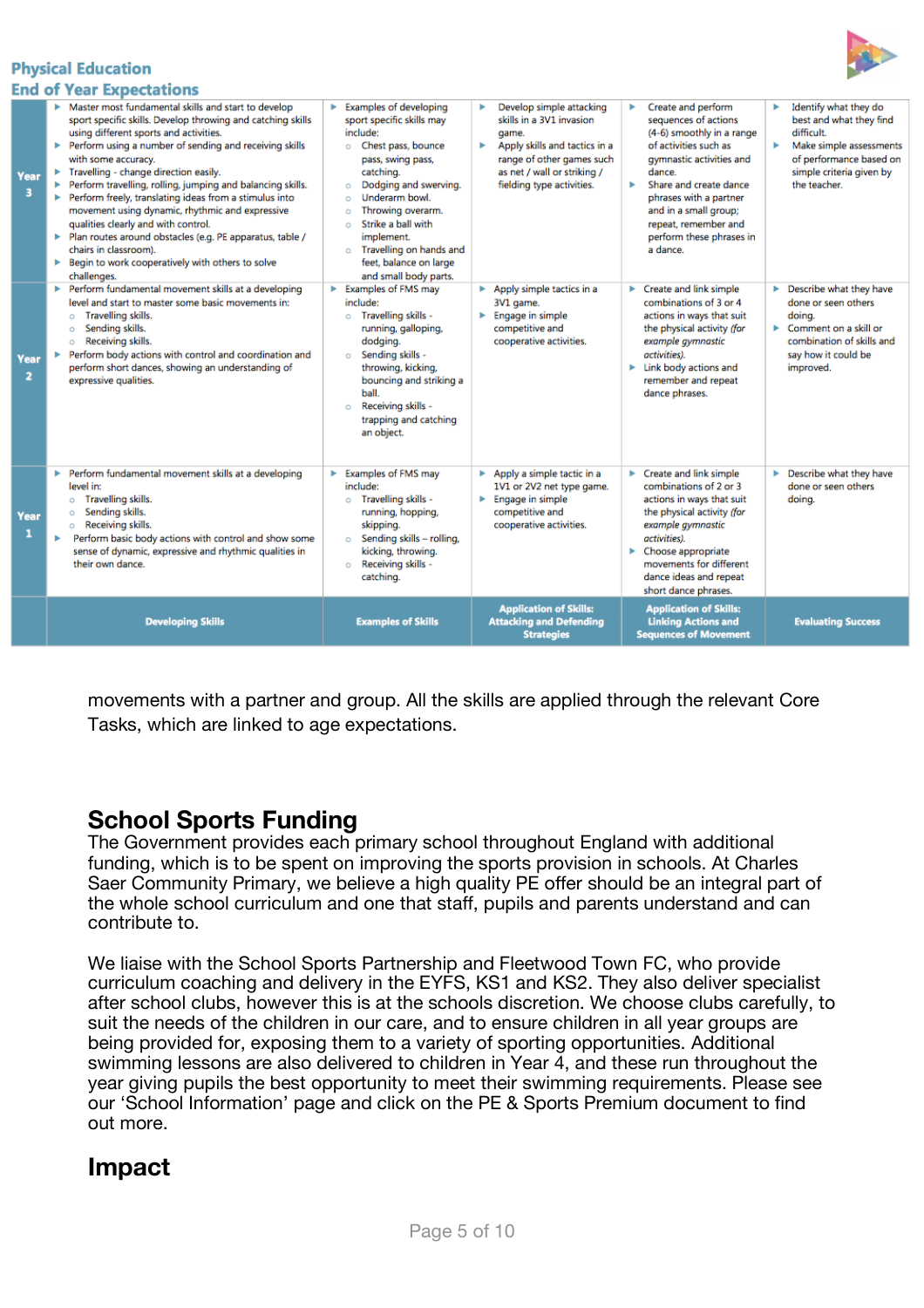At Charles Saer Community Primary School, pupils PE experience should provide a depth of learning in a positive and engaging environment. Basic underlying principles and skills will have been practised, and they will have been given opportunities to develop these into more complex processes. Pupils will be confident to try new things and take risks and will be able to make quick decisions and choices when planning tasks or performances. They will have a range of strategies for solving problems and will be able to show resilience to keep going when they find things difficult. Our children will have a secure understanding of the benefits of leading a healthy lifestyle, and they will progress well throughout each year group meeting the NC objectives. They show a willingness to attend after school clubs and competitive sporting events and even the least confident children are keen to take part.

# **Assessment, Recording & Reporting**

Teachers will assess children at the end of every half term allowing them time to evidence the progress they have made. These professional judgements will then be recorded on the Primary PE Passport using the Bronze, Silver, Gold assessment structure, looking at the development and application of skills taught within the unit.

- A Bronze assessment in a unit would mean that the child is currently working towards the expectations of the unit.
- A Silver assessment in a unit would mean that the child is working at the expectations of the unit.
- A Gold assessment in a unit would mean that the child is exceeding the expectations of the unit.

Each child will also have their own passport within the app, where staff can store images, comments, videos and much more in order to allow them to keep up to date and evidence each child's achievements and next steps. Teachers will also use the app to upload photographs and videos to provide evidence for objectives being taught for an individual child or group of children. Teachers in other year groups will have access to the assessments.

Swimming is assessed annually to ensure children can swim competently, confidently and proficiently over a distance of at least 25 metres.

## **Curriculum**

#### **Early Years Foundation Stage**

We encourage the physical development of our children in Reception, as an integral part of their work. The Reception classes are part of the Foundation Stage of the National Curriculum. We relate the physical development of the children to the objectives set out in the Early Learning Goals, which underpin the curriculum planning for children aged three to five years of age. Physical development within the Early Years Foundation Stage framework is one of three prime areas for learning. The two related Early Learning Goals are:

#### **Expected Moving and handling**

- Children show good control and coordination in large and small movements. They move confidently in a range of ways, safely negotiating space. They handle equipment and tools effectively, including pencils for writing.

#### **Health and self-care**

Children know the importance for good health of physical exercise and a healthy diet, and talk about ways to keep healthy and safe. They manage their own basic hygiene and personal needs successfully, including dressing and going to the toilet independently.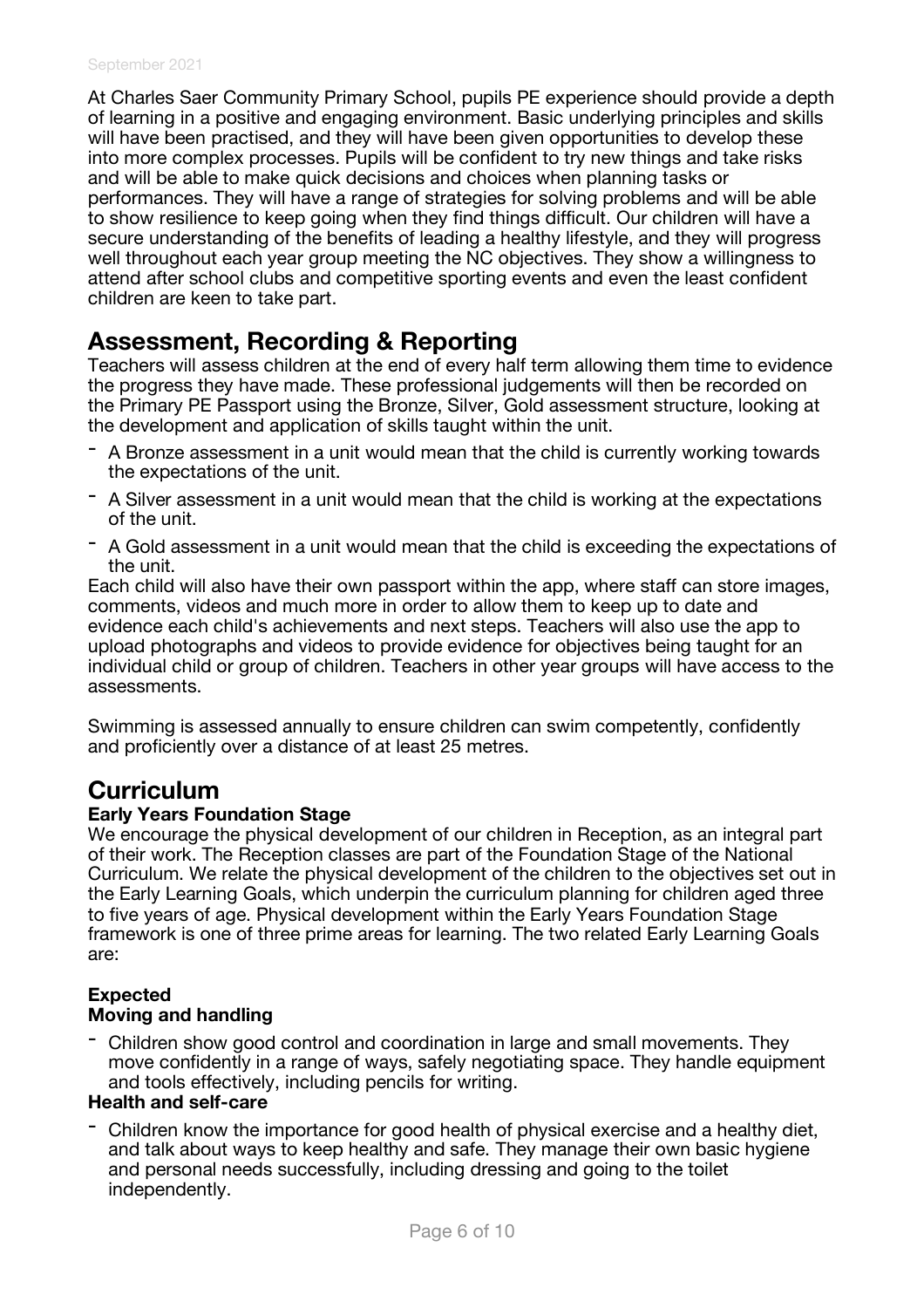#### **Exceeding Moving and handling**

- Children can hop confidently and skip in time to music. They hold paper in position and use their preferred hand for writing, using a correct pencil grip. They are beginning to be able to write on lines and control letter size.

#### **Health and self-care**

- Children know about, and can make healthy choices in relation to, healthy eating and exercise. They can dress and undress independently, successfully managing fastening buttons or laces.

We encourage the children to develop confidence and control of the way they move, and the way they handle tools and equipment. We give all children the opportunity to undertake activities that offer appropriate physical challenge, both indoors and outdoors, using a wide range of resources to support specific skills. In Reception, the children access a range of daily activities to develop their fine and gross motor skills and have access to a dedicated outside area. In addition to this, they also have two weekly PE lessons.

#### **Key stage 1**

Pupils should develop fundamental movement skills, become increasingly competent and confident and access a broad range of opportunities to extend their agility, balance and coordination, individually and with others. They should be able to engage in competitive (both against self and against others) and co-operative physical activities, in a range of increasingly challenging situations.

#### **Pupils should be taught to:**

- master basic movements including running, jumping, throwing and catching, as well as developing balance, agility and co-ordination, and begin to apply these in a range of activities.
- participate in team games, developing simple tactics for attacking and defending.
- perform dances using simple movement patterns.

#### **Key stage 2**

Pupils should continue to apply and develop a broader range of skills, learning how to use them in different ways and to link them to make actions and sequences of movement. They should enjoy communicating, collaborating and competing with each other. They should develop an understanding of how to improve in different physical activities and sports and learn how to evaluate and recognise their own success.

#### **Pupils should be taught to:**

- use running, jumping, throwing and catching in isolation and in combination.
- play competitive games, modified where appropriate [for example, badminton, basketball, cricket, football, hockey, netball, rounders and tennis], and apply basic principles suitable for attacking and defending.
- develop flexibility, strength, technique, control and balance [for example, through athletics and gymnastics]
- perform dances using a range of movement patterns.

- take part in outdoor and adventurous activity challenges both individually and within a team.

- compare their performances with previous ones and demonstrate improvement to achieve their personal best.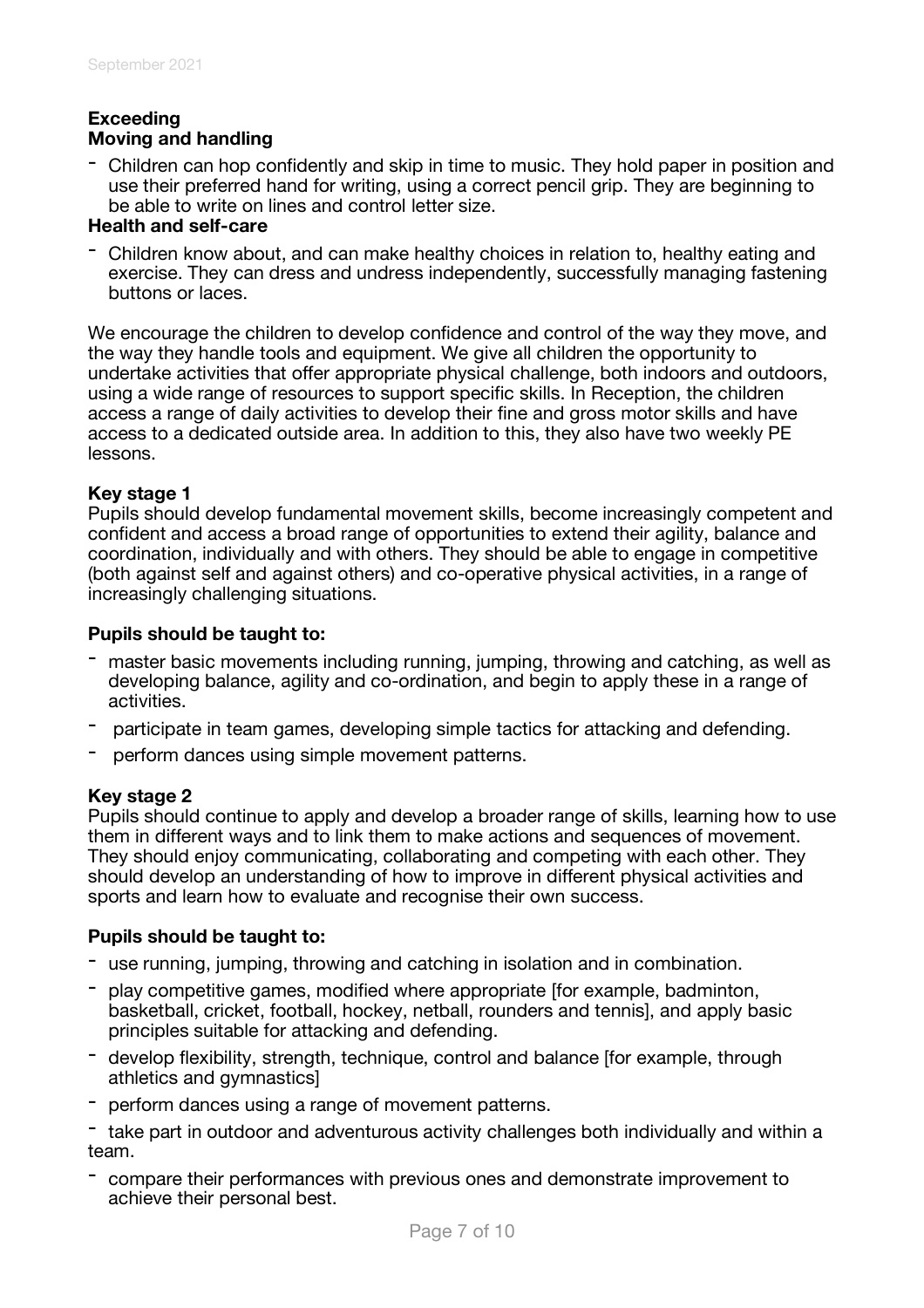#### **Swimming and water safety**

All schools must provide swimming instruction either in key stage 1 or key stage 2.

#### **In particular, pupils should be taught to:**

- swim competently, confidently and proficiently over a distance of at least 25 metres.
- use a range of strokes effectively [for example, front crawl, backstroke and breaststroke]
- perform safe self-rescue in different water-based situations.

### **Teaching and Learning**

At Charles Saer Community Primary School, we use a variety of teaching and learning styles to ensure our lessons are taught effectively. The teaching of physical education at Charles Saer provides opportunities for group or paired work, whole class teaching, discovery methods and individual work. It is vital that children are exposed to and receive a variety of these teaching methods, and are given a variety of tasks which include practise and consolidation, investigations and problem solving.

Links between physical education and other foundation subjects should be made where possible, to ensure that children see the importance of physical education within all areas of the curriculum.

## **Differentiation**

For effective differentiation in PE, teachers at Charles Saer are encouraged to imbed the principle of STEP for differentiating activities and to encourage pupils to understand and challenge themselves in their own learning.

- **S-** change the **S**pace available.
- **T-** change the **T**ime allowed
- **E-** change the **E**quipment e.g. softer/larger balls, different sized bats etc.
- **P-** change the **P**eople e.g. size of the groups.

### **Special needs provision**

PE lessons are planned and differentiated by the class teachers, to ensure that children who have specific learning difficulties can access the curriculum. Children are encouraged to take part whenever possible through differentiated activity, which effectively, safety and sensitively targets their needs.

### **Equal opportunities**

At Charles Saer Community Primary School, we believe it is important that all children have the opportunity to develop in physical education within the curriculum and through extra-curricular activities, so that they can make the maximum possible progress. It is the responsibility of the teachers to ensure that all pupils, irrespective of gender, religion, learning or physical ability, race, culture, ethnicity and social circumstances, have access to the curriculum. PE lessons should aim to provide quality experiences, which challenge all children.

## **Health and safety**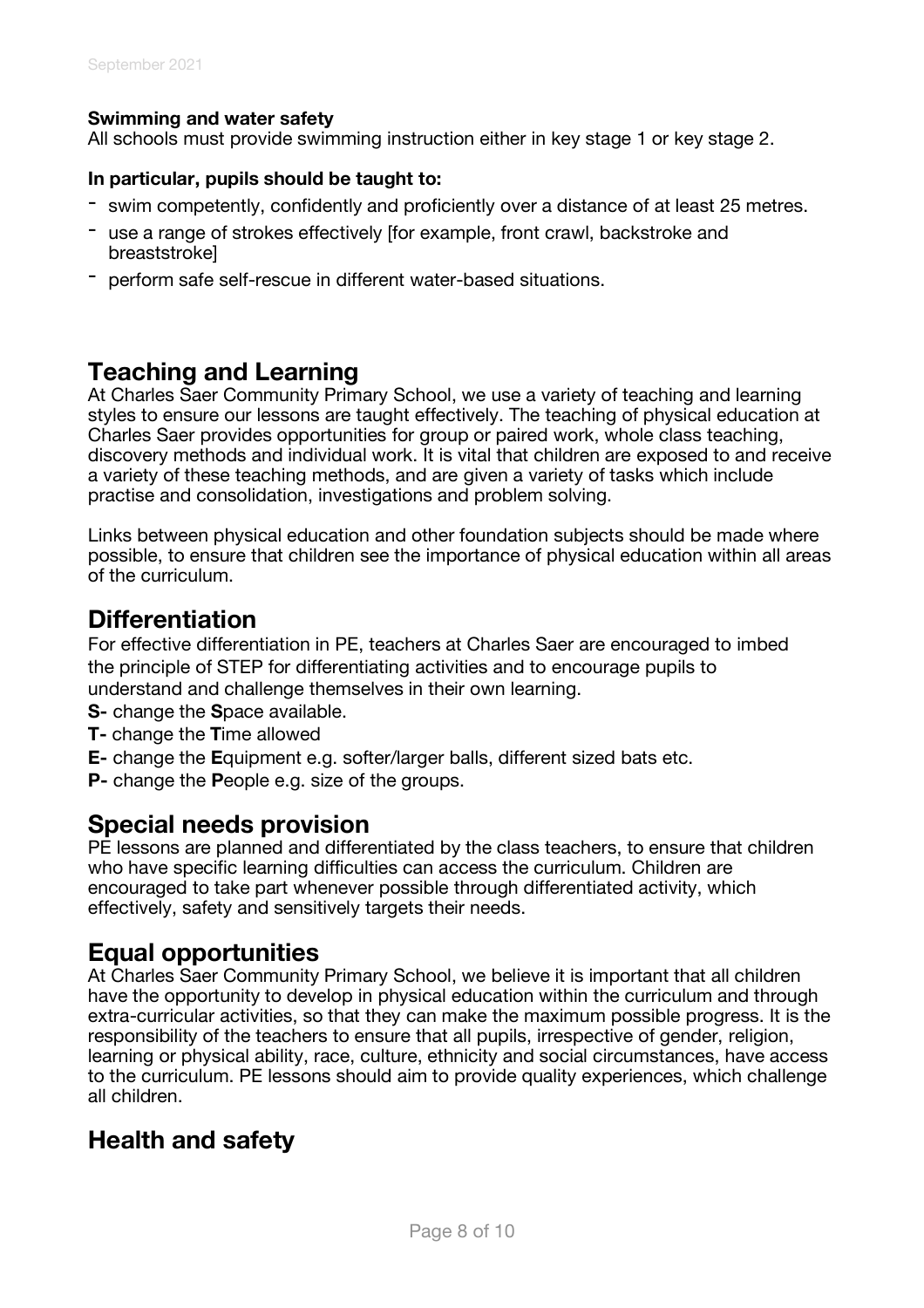Charles Saer School always considers the safety and welfare of its pupils. Activities should not be undertaken without an assessment of the risks involved and the procedures required for each child to participate in the activity in a safe manner.

Safe participation is ensured by:

- Each teacher implementing safe procedures for each area of activity at the start of each unit eg. each individual is aware of their responsibilities when putting out/storing gym equipment.
- Regular checks are carried out on all equipment and on all areas where physical activity is to take place. Potential hazards are removed and warnings are put in place where required.
- Areas for PE have been risk assessed with these assessments being shared with all staff members involved in the session.
- Jewellery of any form should not be worn during P.E/extra-curricular activities. If earrings cannot be removed, they can be covered by plasters. This will need to be done at home before school, if the child can not do this themselves in school.
- Children must wear specified school P.E kit.
- Children understand that poor behaviour is not tolerated under the context that they are not participating in safe activity when they are behaving badly or not following instructions.
- All staff are suitably trained and hold appropriate qualifications to teach and /or supervise the relevant activity.
- There are sufficient qualified first aiders in the school who are well known to all those leading physical activity sessions. A first aider is always available in school during extra-curricular activities.
- Records are kept of all children with medical conditions. These records are passed between current and future teachers.

# **British Values and SMSC**

We aim to encourage and promote British values through our PE lessons, sporting activities and external competitions. Our British values are democracy, the rule of law, individual liberty, mutual respect and tolerance of those of different faiths and beliefs. PE offers opportunities to support pupil development socially whilst they work together with their peers. Working in groups enables them to develop a respect for other children's levels of ability, co-operate across a range of activities and experiences, and gives them the chance to discuss their ideas and performances.

# **Links with PSHE**